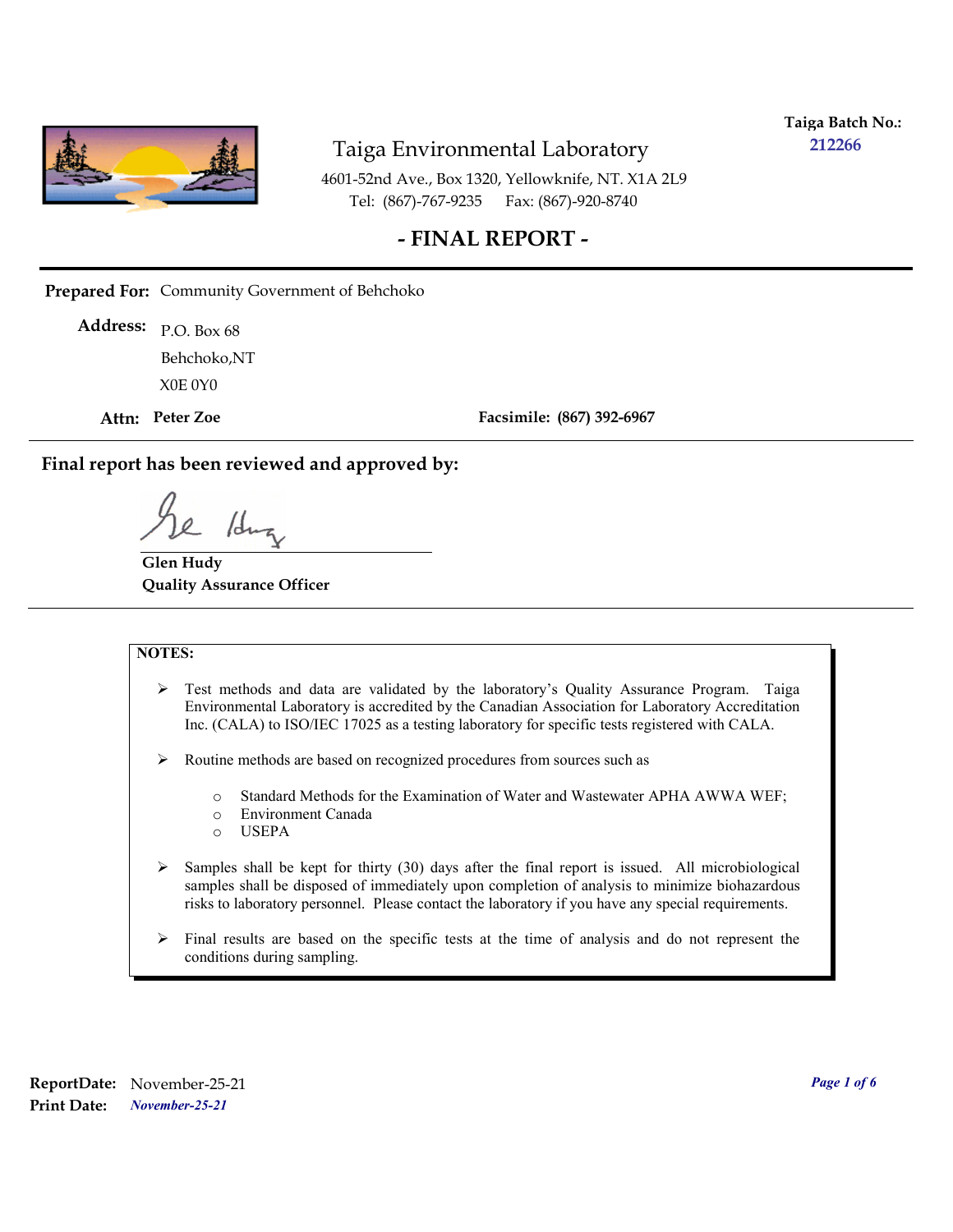

4601-52nd Ave., Box 1320, Yellowknife, NT. X1A 2L9 Tel: (867)-767-9235 Fax: (867)-920-8740

**Taiga Batch No.: 212266**

# **- CERTIFICATE OF ANALYSIS -**

#### Client Sample ID: R3 Taiga Sample ID: 001

| Report Status: Final         |                          |
|------------------------------|--------------------------|
|                              | Location: Rae - Behchoko |
| <b>Sampling Time: 10:30</b>  |                          |
| Sampling Date: 12-Nov-21     |                          |
| Received Date: 12-Nov-21     |                          |
| Sample Type: Sewage          |                          |
| Client Project: W2014L3-0002 |                          |

| <b>Test Parameter</b>         | <b>Result</b> | Detection<br>Limit | Units      | Analysis<br>Date | Analytical<br>Method* | Qualifer |
|-------------------------------|---------------|--------------------|------------|------------------|-----------------------|----------|
| <b>Inorganics - Nutrients</b> |               |                    |            |                  |                       |          |
| Ammonia as Nitrogen           | 1.51          | 0.005              | mg/L       | 19-Nov-21        | <b>TEL068</b>         |          |
| Biochemical Oxygen Demand     | 7             | 2                  | mg/L       | 12-Nov-21        | <b>TEL019</b>         |          |
| <b>CBOD</b>                   | 6             | $\overline{2}$     | mg/L       | 12-Nov-21        | <b>TEL019</b>         |          |
| Nitrogen, Dissolved           | 4.72          | 0.06               | mg/L       | 15-Nov-21        | <b>TEL066</b>         |          |
| Nitrogen, Total               | 6.64          | 0.06               | mg/L       | 15-Nov-21        | <b>TEL066</b>         |          |
| Ortho-Phosphate as Phosphorus | 3.94          | 0.002              | mg/L       | 17-Nov-21        | <b>TEL069</b>         |          |
| Phosphorous, Dissolved        | 3.72          | 0.002              | mg/L       | 18-Nov-21        | <b>TEL069</b>         |          |
| Phosphorous, Total            | 4.16          | 0.002              | mg/L       | 18-Nov-21        | <b>TEL069</b>         |          |
| <b>Inorganics - Physicals</b> |               |                    |            |                  |                       |          |
| Alkalinity, Total (as CaCO3)  | 142           | 0.4                | mg/L       | 12-Nov-21        | <b>TEL060</b>         |          |
| Conductivity, Specific (@25C) | 518           | 0.4                | $\mu$ S/cm | 12-Nov-21        | <b>TEL059</b>         |          |
| pH                            | 7.79          |                    | pH units   | 12-Nov-21        | <b>TEL058</b>         |          |
| Solids, Total Dissolved       | 310           | 10                 | mg/L       | 16-Nov-21        | <b>TEL009</b>         |          |
| Solids, Total Suspended       | 22            | 3                  | mg/L       | 16-Nov-21        | <b>TEL008</b>         |          |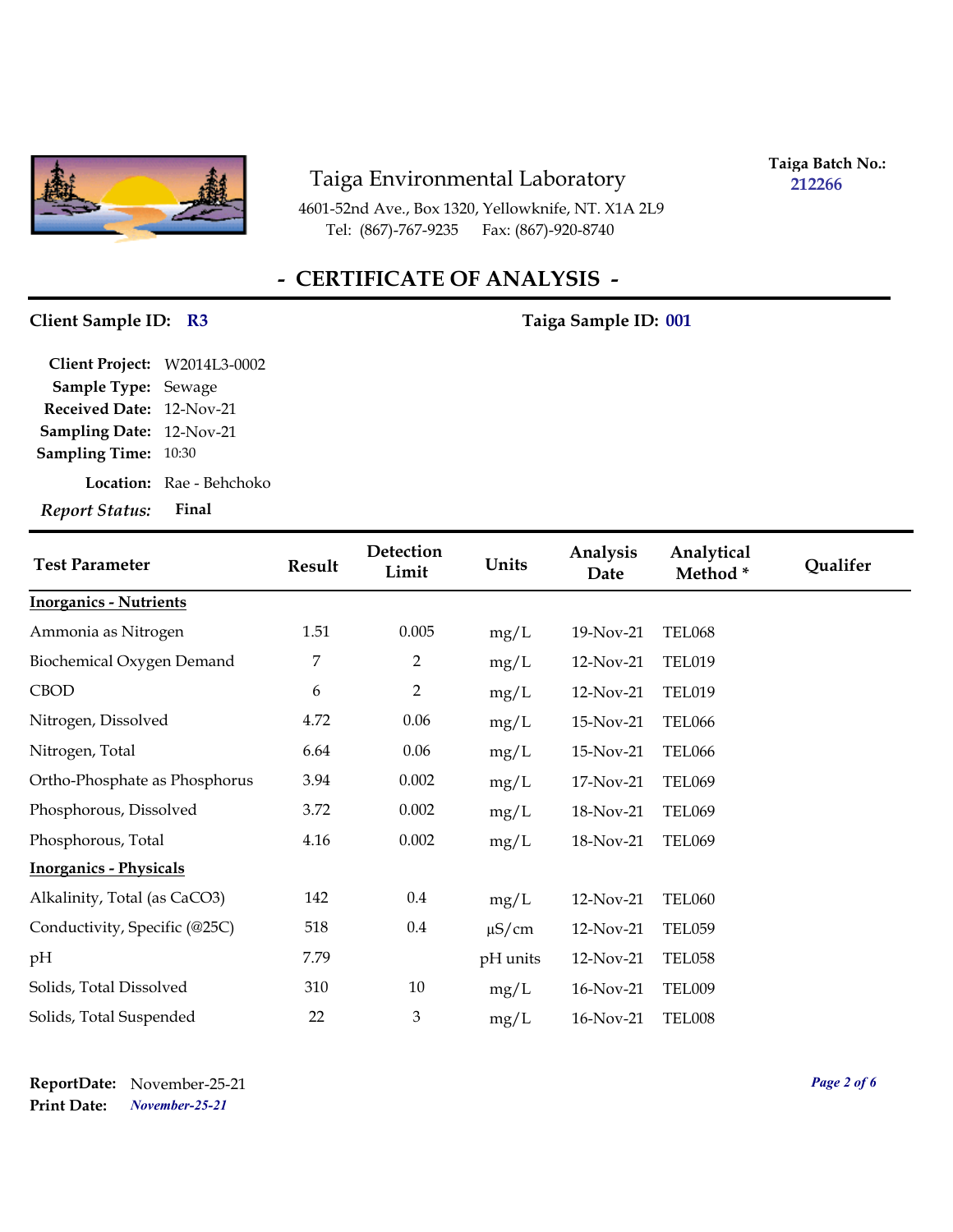

**Taiga Batch No.: 212266**

4601-52nd Ave., Box 1320, Yellowknife, NT. X1A 2L9 Tel: (867)-767-9235 Fax: (867)-920-8740

## **- CERTIFICATE OF ANALYSIS -**

| Client Sample ID: R3        |                | Taiga Sample ID: 001 |                     |              |               |
|-----------------------------|----------------|----------------------|---------------------|--------------|---------------|
| <b>Major Ions</b>           |                |                      |                     |              |               |
| Nitrate+Nitrite as Nitrogen | 0.80           | 0.01                 | mg/L                | $12$ -Nov-21 | <b>TEL055</b> |
| Microbiology                |                |                      |                     |              |               |
| Coliforms, Fecal            | 44             | 1                    | CFU/100mL           | $12$ -Nov-21 | TEL017        |
| Coliforms, Total            | 4880           | 10                   | MPN/100ml           | 12-Nov-21    | <b>TEL053</b> |
| Escherichia coli            | 82.0           | $\mathbf{1}$         | MPN/100ml 12-Nov-21 |              | TEL053        |
| Organics                    |                |                      |                     |              |               |
| Hexane Extractable Material | 2.0<br>$\,<\,$ | 2                    | mg/L                | $15-Nov-21$  | <b>TEL072</b> |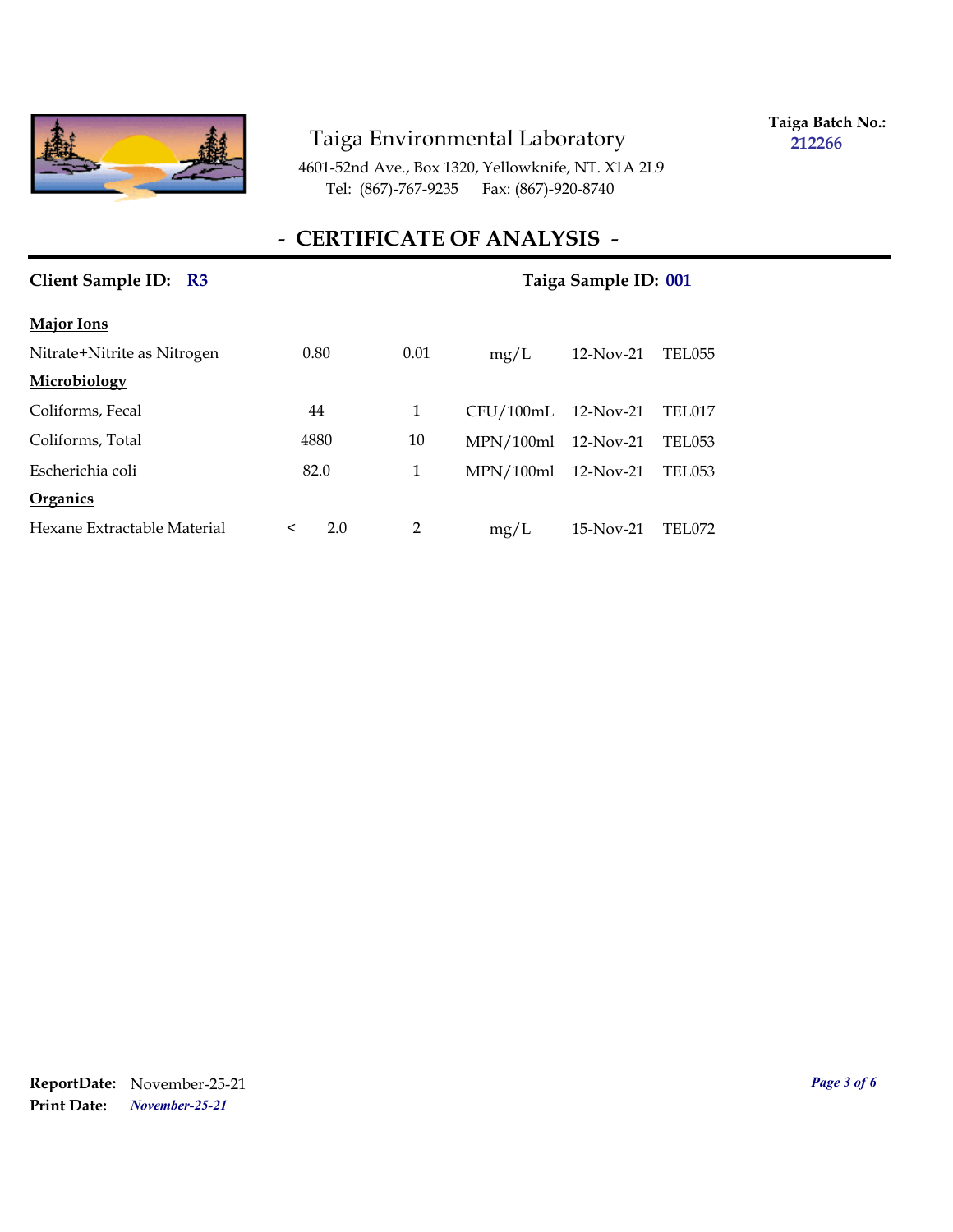

**Taiga Batch No.: 212266**

4601-52nd Ave., Box 1320, Yellowknife, NT. X1A 2L9 Tel: (867)-767-9235 Fax: (867)-920-8740

## **- CERTIFICATE OF ANALYSIS -**

#### Client Sample ID: R4 Taiga Sample ID: 002

| Client Project: W2014L3-0002    |                          |
|---------------------------------|--------------------------|
| Sample Type: Sewage             |                          |
| <b>Received Date: 12-Nov-21</b> |                          |
| Sampling Date: 12-Nov-21        |                          |
| <b>Sampling Time: 10:30</b>     |                          |
|                                 | Location: Rae - Behchoko |
| Report Status:                  | Final                    |

| <b>Test Parameter</b>         | <b>Result</b>             | Detection<br>Limit | Units      | Analysis<br>Date | Analytical<br>Method* | Qualifer |
|-------------------------------|---------------------------|--------------------|------------|------------------|-----------------------|----------|
| <b>Inorganics - Nutrients</b> |                           |                    |            |                  |                       |          |
| Ammonia as Nitrogen           | 0.021                     | 0.005              | mg/L       | 19-Nov-21        | <b>TEL068</b>         |          |
| Biochemical Oxygen Demand     | 2<br>$\,<\,$              | $\overline{2}$     | mg/L       | 12-Nov-21        | <b>TEL019</b>         |          |
| <b>CBOD</b>                   | $\overline{2}$<br>$\,<\,$ | $\overline{2}$     | mg/L       | 12-Nov-21        | <b>TEL019</b>         |          |
| Nitrogen, Dissolved           | 1.08                      | 0.06               | mg/L       | 15-Nov-21        | <b>TEL066</b>         |          |
| Nitrogen, Total               | 1.13                      | 0.06               | mg/L       | 15-Nov-21        | <b>TEL066</b>         |          |
| Ortho-Phosphate as Phosphorus | 0.004                     | 0.002              | mg/L       | 17-Nov-21        | <b>TEL069</b>         |          |
| Phosphorous, Dissolved        | 0.009                     | 0.002              | mg/L       | 18-Nov-21        | <b>TEL069</b>         |          |
| Phosphorous, Total            | 0.020                     | 0.002              | mg/L       | 18-Nov-21        | <b>TEL069</b>         |          |
| <b>Inorganics - Physicals</b> |                           |                    |            |                  |                       |          |
| Alkalinity, Total (as CaCO3)  | 52.7                      | $0.4\,$            | mg/L       | 12-Nov-21        | <b>TEL060</b>         |          |
| Conductivity, Specific (@25C) | 137                       | 0.4                | $\mu$ S/cm | 12-Nov-21        | <b>TEL059</b>         |          |
| pH                            | 6.90                      |                    | pH units   | 12-Nov-21        | <b>TEL058</b>         |          |
| Solids, Total Dissolved       | 106                       | 10                 | mg/L       | 16-Nov-21        | TEL009                |          |
| Solids, Total Suspended       | 3<br>$\,<\,$              | $\mathfrak{Z}$     | mg/L       | 16-Nov-21        | <b>TEL008</b>         |          |
| Major Ions                    |                           |                    |            |                  |                       |          |
| Nitrate+Nitrite as Nitrogen   | 0.04                      | 0.01               | mg/L       | 12-Nov-21        | TEL055                |          |

*November-25-21* **Print Date: ReportDate:** November-25-21 *Page 4 of 6*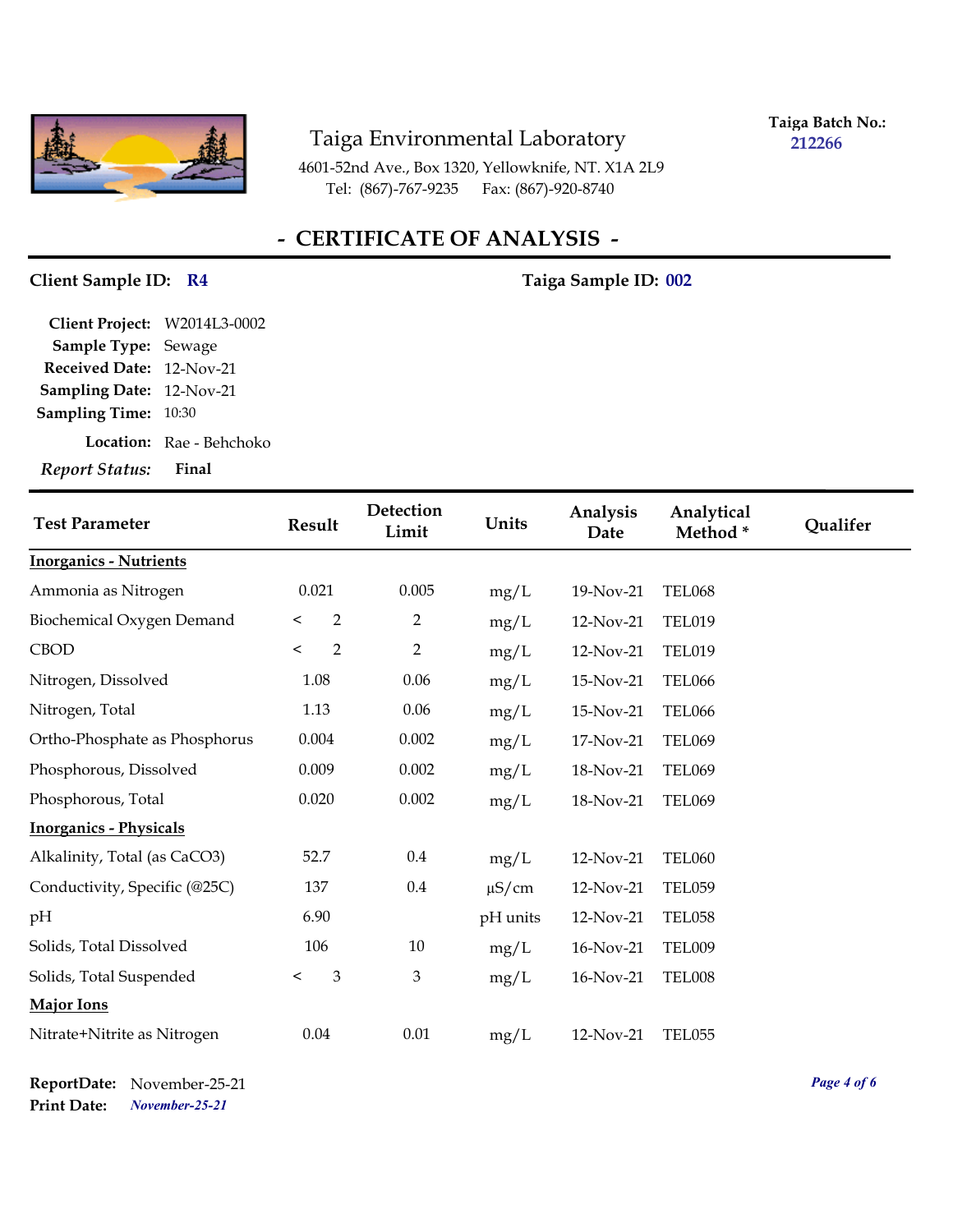

**Taiga Batch No.: 212266**

4601-52nd Ave., Box 1320, Yellowknife, NT. X1A 2L9 Tel: (867)-767-9235 Fax: (867)-920-8740

## **- CERTIFICATE OF ANALYSIS -**

| Client Sample ID: R4        | Taiga Sample ID: 002      |   |                                 |  |
|-----------------------------|---------------------------|---|---------------------------------|--|
| Microbiology                |                           |   |                                 |  |
| Coliforms, Fecal            | $\overline{1}$<br>$\prec$ | 1 | $CFU/100mL$ 12-Nov-21<br>TEL017 |  |
| Coliforms, Total            | 90.9                      | 1 | MPN/100ml 12-Nov-21<br>TEL053   |  |
| Escherichia coli            | 1.0                       | 1 | MPN/100ml 12-Nov-21<br>TEL053   |  |
| Organics                    |                           |   |                                 |  |
| Hexane Extractable Material | 2.0<br>$\,<\,$            | 2 | 24-Nov-21<br>mg/L<br>TEL072     |  |